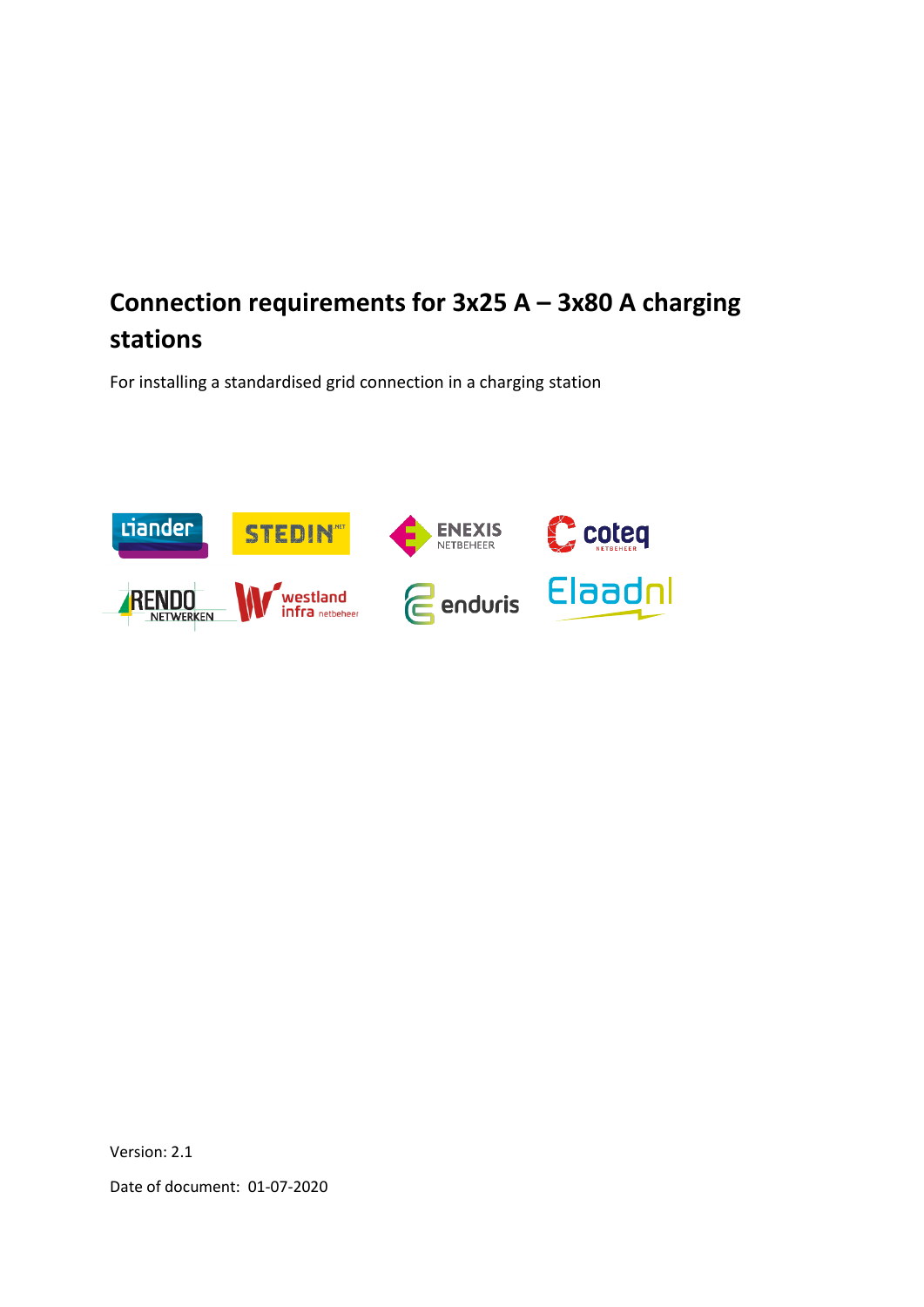## Contents

| 1.                                                                                               |                                                                                              |  |
|--------------------------------------------------------------------------------------------------|----------------------------------------------------------------------------------------------|--|
| 2.                                                                                               |                                                                                              |  |
| 3.                                                                                               |                                                                                              |  |
| 4.                                                                                               |                                                                                              |  |
| 5.                                                                                               |                                                                                              |  |
| 6.                                                                                               |                                                                                              |  |
| 7.                                                                                               |                                                                                              |  |
| 8.                                                                                               |                                                                                              |  |
| 9.                                                                                               |                                                                                              |  |
| 10.                                                                                              |                                                                                              |  |
|                                                                                                  |                                                                                              |  |
|                                                                                                  |                                                                                              |  |
|                                                                                                  |                                                                                              |  |
|                                                                                                  | Appendix 3. Requirement 14: application round (red) impact resistant cable pipe diameter  13 |  |
| Appendix 4. Requirement 18 & 20: inlet of the connection cable in a straight line and layout and |                                                                                              |  |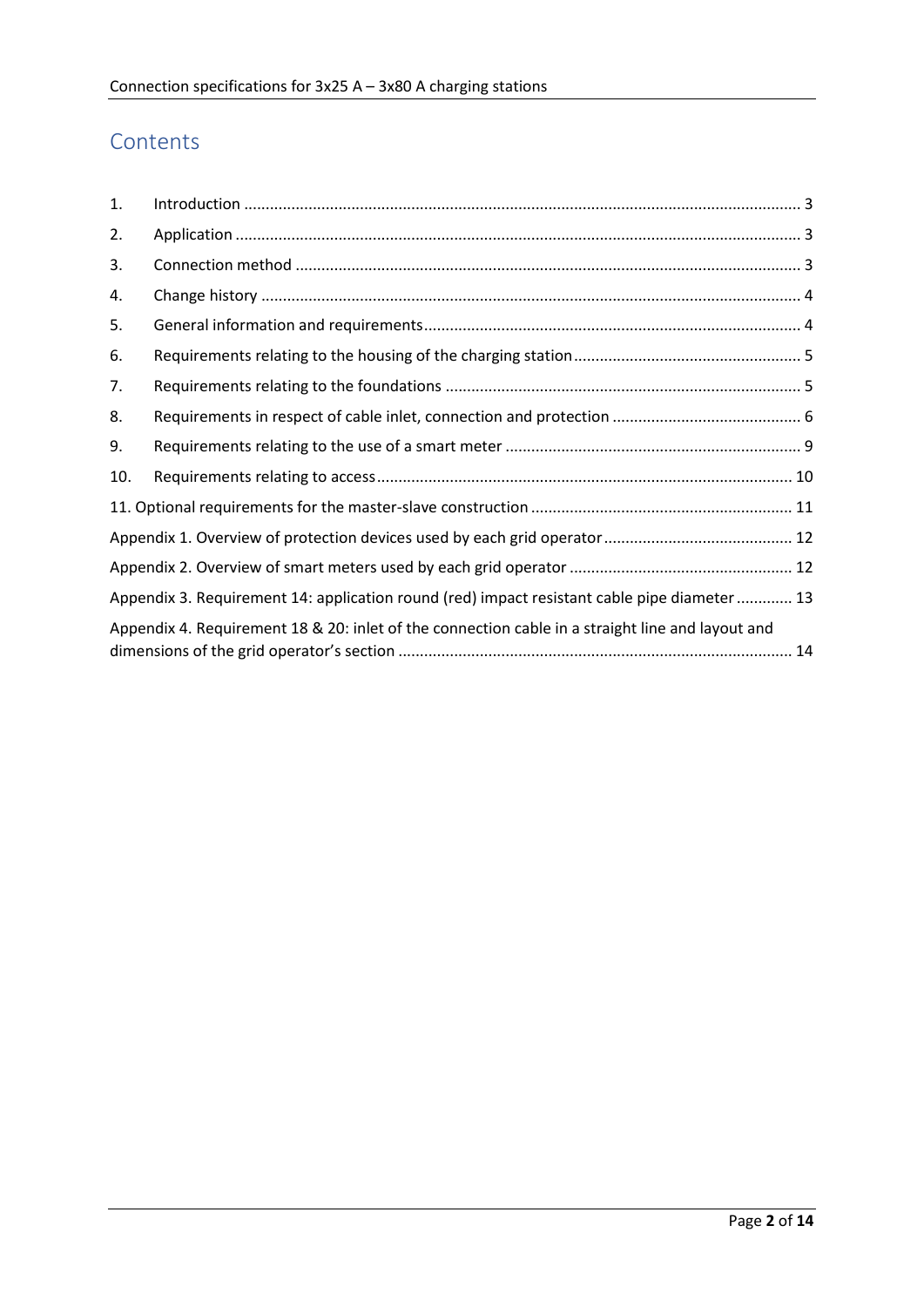#### <span id="page-2-0"></span>1. Introduction

This document contains the requirements for the integration of a 3x25A to 3x80A grid connection in a charging station for electric vehicles. This document is intended for manufacturers of these charging station.

The requirements have been drawn up in such a way that safe and reliable connection to the electricity grid of the grid operator remains ensured. The charging station will be inspected by ElaadNL, together with the grid operators, for admission to the electricity grid in accordance with these requirements. An overview of the charging stations that are already approved by the grid operators can be found on the website of ElaadNL.

### <span id="page-2-1"></span>2. Application

The requirements drawn up in this document relate to the grid operator's section in a charging station with a connected load of 3x25 A to 3x80 A. Application of a smart meter which has been required in public charging stations since 24 June 2017 on account of the order in council entitled "Decree on the infrastructure for alternative fuels" is included. The grid operator is responsible for this part of the charging station and uses protection devices as shown in Appendix 1. The customer is responsible for the customer's part which is located beyond the transition point of the grid operator (the meter).

The following applies to the inspection of charging stations based on the connection specifications:

• From July 1, 2019, all new charging stations to be installed are to at least comply with connection requirements v2.0.

Pilots and research assignments relating to charging stations which are part of demonstrable arrangements which have been agreed with the grid operators are exempted from the inspection requirements.

#### <span id="page-2-2"></span>3. Connection method

Manufacturers are expected to configure the charging station so that a standard main terminal box as used by the grid operator is incorporated (see requirement 20). The joint grid operators are developing new compact connection modules for use in unmanned objects including charging stations, which will result in a new version of the connection specifications. With this new solution, the protection devices used for charging stations will also be standardised further whereby all the grid operators will start using gG tube-type fuses (10.3 x 38 mm) for a connection capacity of 3 x 25 A and NH000 gG NH-fuses for 3 X 35 A, 3 x 50 A, 3 x 63 A and 3 x 80 A. The possibilities with regard to software selectivity will also be evaluated based on the current, relevant pilot projects. Until then, this version of the connection requirements will apply.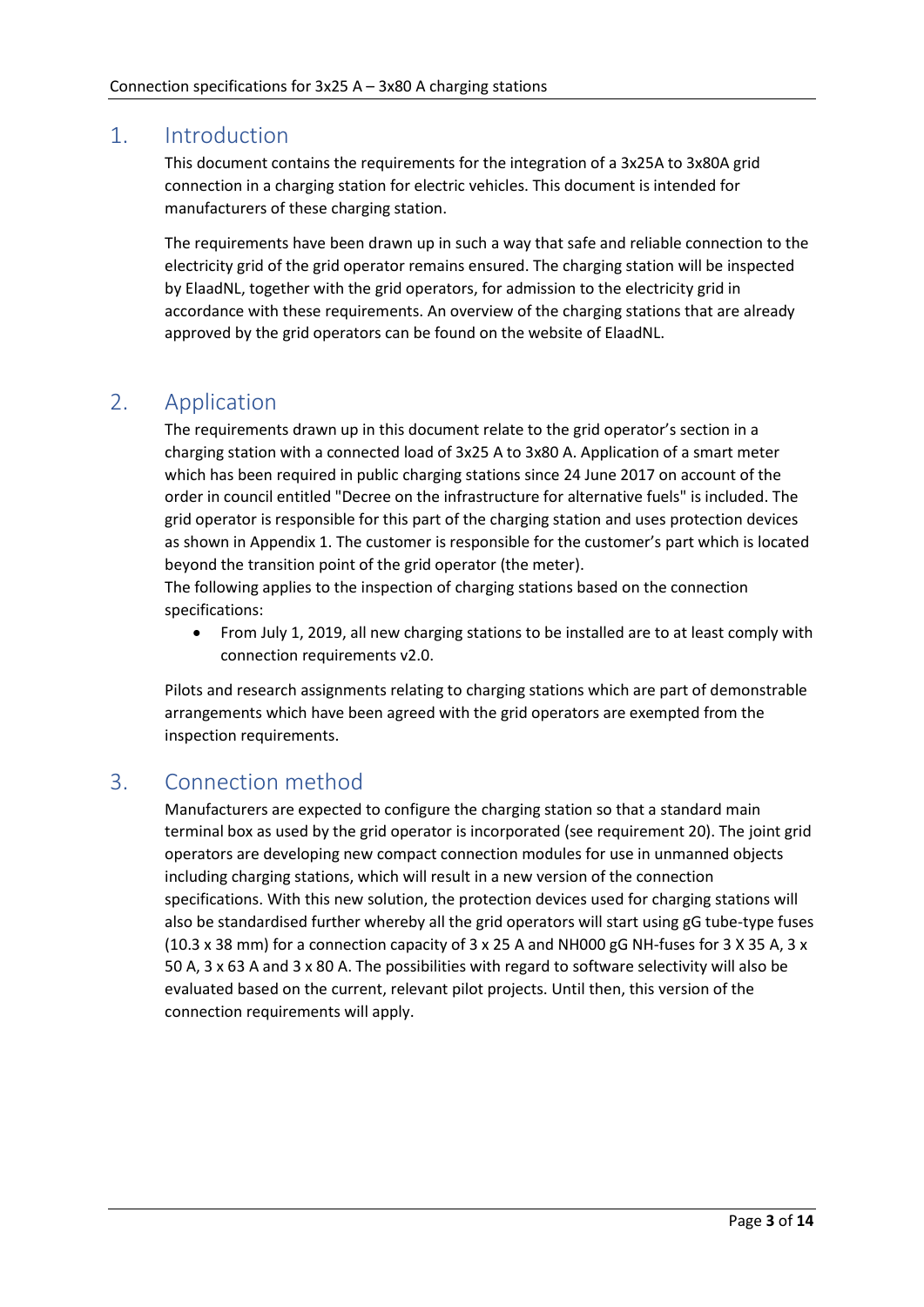# <span id="page-3-0"></span>4. Change history

| Date+version                       | <b>Requirements affected</b>                                                 | <b>Type of change</b>                                                                                                                         |
|------------------------------------|------------------------------------------------------------------------------|-----------------------------------------------------------------------------------------------------------------------------------------------|
| 1-1-2017, v1.0                     |                                                                              |                                                                                                                                               |
| 30-1-2017, v1.1                    | H2 + requirements 33<br>and $34$                                             | Requirement relating to telephone number for<br>failure reporting added<br>Responsibility for cylinder added<br>H2 responsibilities clarified |
| 30-4-2018, v2.0                    | 3, 6, 8, 18, 20, 22, 23,<br>26, 27, 28, 31, 35 and 36                        | Requirements in v1.1 which have been removed                                                                                                  |
|                                    | 1, 2, 7, 10, 11, 13, 14,<br>15, 16, 17, 18, 19, 20,<br>21, 23, 26, 33 and 34 | Requirements in v2.0 which have been adjusted<br>compared to v1.1                                                                             |
|                                    | 3, 4, 5, 6, 8, 9, 11, 24,<br>27, 28, 29, 30, 31 and 32                       | Requirements in v2.0 which are new compared<br>to v1.1                                                                                        |
| 17-5-2018, v2.0<br><b>REV B</b>    | Section 2, Requirement:<br>1, 2, 10 and 22<br>14                             | Textual<br>Addition of cable pipe diameter                                                                                                    |
| 11-06-2018, v2.0<br><b>REV C</b>   | Section 3<br>20<br>33                                                        | Textual<br>Adjustment of type of stainless steel screw<br>Textual                                                                             |
| 19-06-2019, v2.0<br><b>REV C-1</b> | Section 11                                                                   | Addition of optional master-slave requirements                                                                                                |
| 12-07-2019, v2.0<br><b>REV C-2</b> | Appendix 2, 3, 4 and 5                                                       | Clarification of requirements                                                                                                                 |
| 01-07-2020, v2.1                   | Section 9                                                                    | Change in connectivity requirements smart<br>meter                                                                                            |
|                                    | Requirements 2, 18, 19<br>en 20<br>Appendix 4                                | Clarification of requirements for strain relief<br>(textual and visual)                                                                       |
|                                    | Appendix 1                                                                   | Used protection devices extended                                                                                                              |

# <span id="page-3-1"></span>5. General information and requirements

|                | <b>Description</b>                                | <b>Inspection assessment</b> |
|----------------|---------------------------------------------------|------------------------------|
| 1              | The meter in the grid connection will be          | $N/a$ .                      |
|                | supplied and installed by the grid operator. That |                              |
|                | meter is a Smart kWh meter used by the grid       |                              |
|                | operators. See Appendix 2 for the applied smart   |                              |
|                | meters per grid operator.                         |                              |
| $\overline{2}$ | The external diameter of the connection cable     | $N/a$ .                      |
|                | for the charging station may vary from 14 up to   |                              |
|                | and including 27 mm. This Information is to be    |                              |
|                | used for the choice of strain relief.             |                              |
| 3              | The whole assembly complies with IEC-61439-7.     | Test report.                 |
| 4              | The charging station complies with IEC-61851.     | Test report.                 |
| 5              | Where the requirements refer to the charging      | $N/a$ .                      |
|                | station, this means the zone where the grid       |                              |
|                | operator's components are installed, unless it is |                              |
|                | clear from the context that reference is made to  |                              |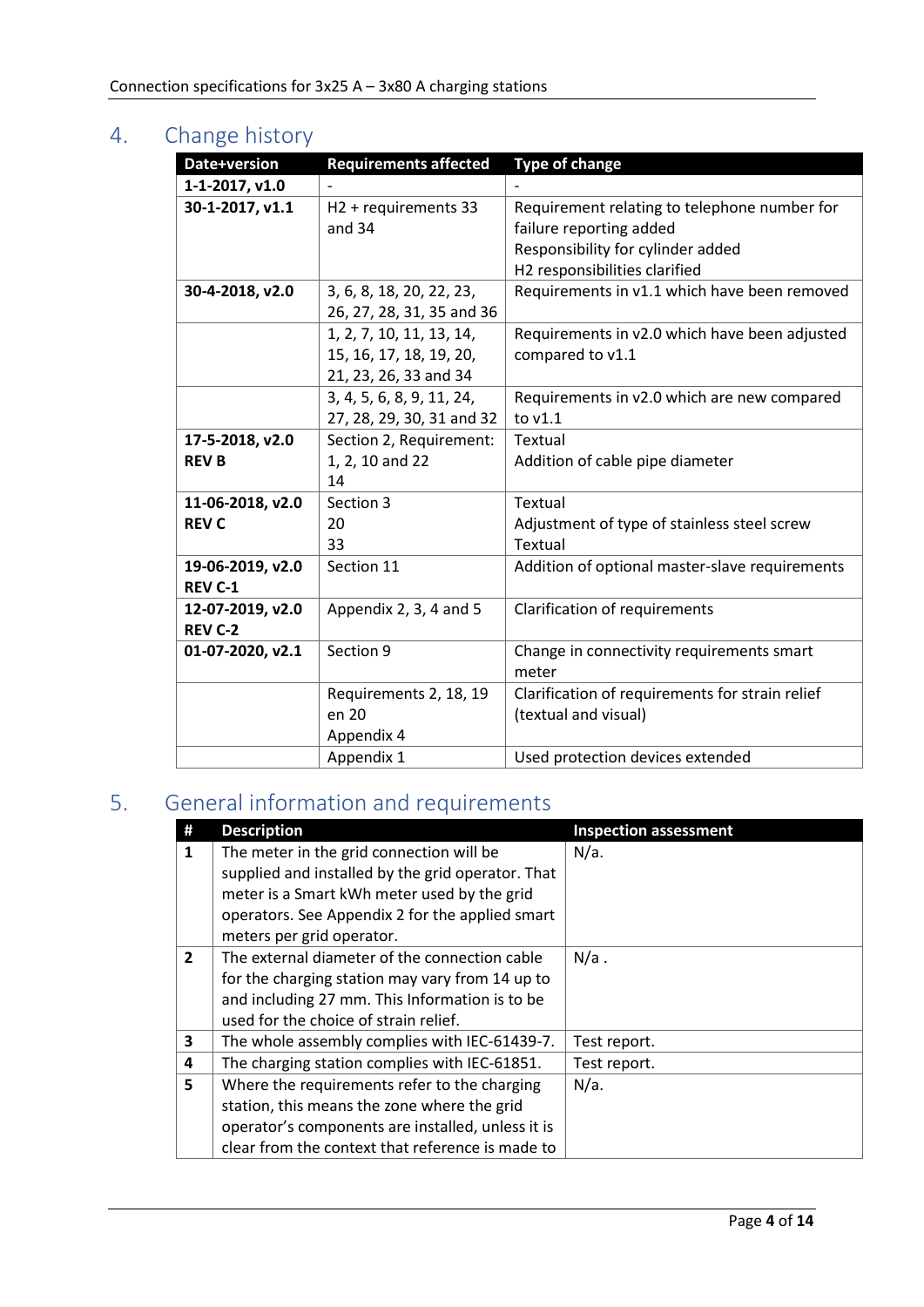|   | the whole charging station including the     |                                           |
|---|----------------------------------------------|-------------------------------------------|
|   | customer compartment.                        |                                           |
| 6 | These specifications apply to normal         | Clarification of the conditions which the |
|   | environmental conditions in accordance with  | charging station is suitable for.         |
|   | IEC-61439. In specific cases, different      |                                           |
|   | environmental conditions may apply for which |                                           |
|   | specific additional requirements may be set. |                                           |

## <span id="page-4-0"></span>6. Requirements relating to the housing of the charging station

| #              | <b>Description</b>                                                                                                                                                                                                                                                            | <b>Inspection assessment</b>                                                                                       |
|----------------|-------------------------------------------------------------------------------------------------------------------------------------------------------------------------------------------------------------------------------------------------------------------------------|--------------------------------------------------------------------------------------------------------------------|
| $\overline{ }$ | The housing of the charging station has IP44<br>protection (in accordance with NEN/EN/IEC<br>61439-7 and NEN/EN/IEC 61851-1).                                                                                                                                                 | Test report in accordance with NEN-EN-<br>IEC 60529.                                                               |
| 8              | The housing of the charging station has IK10<br>impact resistance (in accordance with<br>NEN/EN/IEC 61439-7).                                                                                                                                                                 | Test report in accordance with NEN-EN-<br>IEC 62262.                                                               |
| 9              | The mechanical strength of the charging station<br>shall comply with the requirements for<br>installation in public spaces in accordance with<br>subsection 10.2.102 of NEN/EN/IEC 61439-7.                                                                                   | Test report in accordance with NEN-EN-<br>IEC 61439-7.                                                             |
| 10             | The average air temperature in the charging<br>station at the connection box and the smart<br>meter must not be higher than 55 degrees<br>Celsius over a period of one hour.<br>It is assumed that the ambient temperature (*)<br>outside the charging station is 40 degrees. | Test/measurement report in<br>accordance with NEN-EN-IEC 61439-7.                                                  |
| 11             | Condensation could be formed in the charging<br>station. This must not lead to hazardous<br>situations or cause equipment to fail. Adequate<br>measures are to be taken in order to prevent<br>this.                                                                          | Visual inspection/Manufacturer's<br>comments.                                                                      |
| 12             | The housing of the charging station does not let<br>any UV radiation pass so that the grid<br>operator's components will not be affected by<br>UV radiation (leading to ageing).                                                                                              | Visual inspection and in the case of a<br>transparent housing a material<br>declaration relating to UV absorption. |

*\* The term 'ambient temperature' refers to the outside temperature at a distance of 1.5 m from the charging station. The grid connection will be installed in the charging station where the air temperature in the charging station shall be higher than the ambient temperature.*

## <span id="page-4-1"></span>7. Requirements relating to the foundations

| #  | <b>Description</b>                                                                                                                                                | <b>Inspection assessment</b>                                                                         |
|----|-------------------------------------------------------------------------------------------------------------------------------------------------------------------|------------------------------------------------------------------------------------------------------|
| 13 | If applicable or necessary, the charging station<br>is mounted on the foundation. This mount can<br>only be made and removed from inside the<br>charging station. | Visual inspection.                                                                                   |
| 14 | A round impact-resistant cable pipe with a<br>thickness of 3 mm and diameter of 50 mm is<br>supplied with the charging station. This is only                      | Visual inspection (supplier must make<br>this demonstrable; cable pipe(s) must<br>also be supplied). |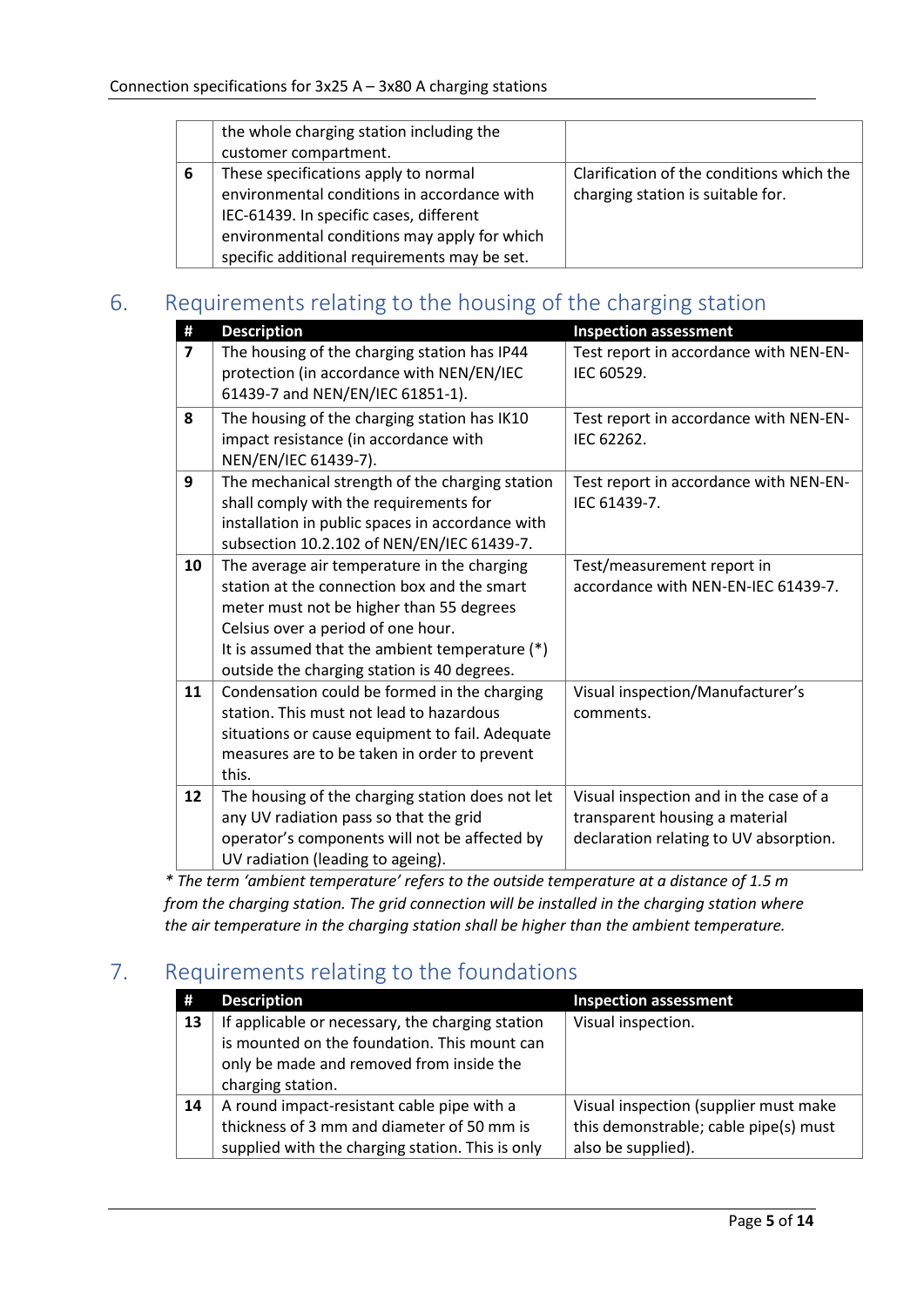|    | designated for the grid operator's connection    |                    |
|----|--------------------------------------------------|--------------------|
|    | cable to pass through.                           |                    |
|    | The earthing cable of the earthing rod must be   |                    |
|    | laid in a separate cable pipe.                   |                    |
|    | The cable pipe(s) has/have a minimum bending     |                    |
|    | radius of 500 mm for the grid operator's         |                    |
|    | connection cable.                                |                    |
|    | If the cable pipes are cast in the foundations,  |                    |
|    | they are to be arranged so that the connection   |                    |
|    | cable is 20mm above the edge of the              |                    |
|    | foundation so the connection cable cannot        |                    |
|    | scrape against any sharp edges in the            |                    |
|    | foundations.                                     |                    |
|    | For clarification see the example in appendix 3. |                    |
| 15 | The connection cable may be fed in on a          | Visual inspection. |
|    | minimum of two sides of the foundations.         |                    |
|    | The infeed height of the connection cable is 60  |                    |
|    | cm below ground level.                           |                    |

# <span id="page-5-0"></span>8. Requirements in respect of cable inlet, connection and protection

| N# | <b>Description</b>                               | <b>Inspection assessment</b>              |
|----|--------------------------------------------------|-------------------------------------------|
| 16 | An installation manual in accordance with the    | Check to make sure that the manual is     |
|    | agreed format is provided with the charging      | in accordance with the format.            |
|    | station (see the ElaadNL website for the         |                                           |
|    | format).                                         |                                           |
| 17 | It must not be possible for damage to be caused  | Visual inspection.                        |
|    | to the connection cable and any earthing cable   |                                           |
|    | when they are fed into the charging station.     |                                           |
| 18 | The connection cable must be able to be          | Visual inspection.                        |
|    | relieved in tension in a straight line from the  |                                           |
|    | foundation and be connected via the              |                                           |
|    | standardized OTM cable clamp (EECC 11-29         |                                           |
|    | F20). The charging station supplier will deliver |                                           |
|    | this cable clamp and will attach a mounting      |                                           |
|    | profile (F20) for this.                          |                                           |
|    | For clarification see the example in appendix 4. |                                           |
| 19 | When the cable clamp is mounted on the           | Trial installation and application of a   |
|    | mounting profile, it must be able to absorb a    | straight 400 N load (40 kg) to the cable. |
|    | downward pulling force towards the connection    |                                           |
|    | cable foundation of at least 400 N.              |                                           |
| 20 | The space required for the grid operator's       | Trial installation, measurement and       |
|    | section at the bottom of the charging station    | visual inspection based on dimensional    |
|    | measures 755 (h) x 225 (w) x 150 mm (d) and      | drawing.                                  |
|    | consists of the following from the top down:     |                                           |
|    | Main terminal box:                               |                                           |
|    | Meter panel measuring 350 (h) x 220<br>$\circ$   |                                           |
|    | $(w)$ x 55 (d) mm fitted with a smart            |                                           |
|    | meter produces a requirement for free            |                                           |
|    | space of: 350 (h) x 220 (w) x 150 (d).           |                                           |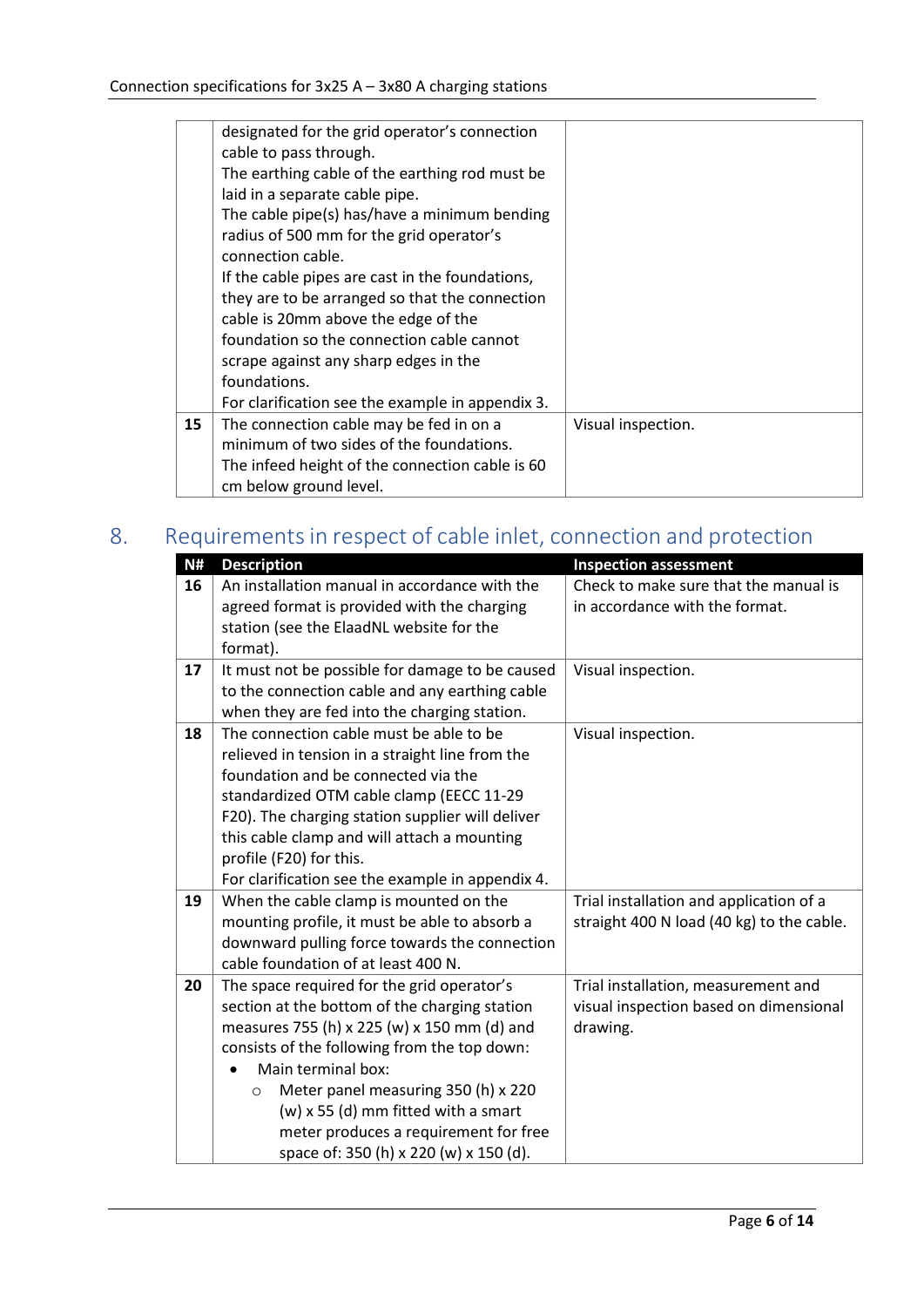|    | Terminal box measuring 205 (h) x 220<br>$\circ$<br>$(w)$ x 130 (d) mm excluding 50 mm for<br>the earth feed on the right-hand side<br>produces a requirement for free space<br>of: 205 (h) x 225 (w) x 130 (d).<br>Standardized OTM clamp for strain<br>$\circ$<br>relief of the connection cable in<br>combination with the safe execution of<br>work by the technician and rising damp                                             |                                                                                        |
|----|--------------------------------------------------------------------------------------------------------------------------------------------------------------------------------------------------------------------------------------------------------------------------------------------------------------------------------------------------------------------------------------------------------------------------------------|----------------------------------------------------------------------------------------|
|    | require a free space from the bottom of<br>the terminal box to ground level of 200<br>(h) x 225 (w) x 150 (d) mm.                                                                                                                                                                                                                                                                                                                    |                                                                                        |
|    | A watertight plywood mounting plate with a<br>minimum thickness of 18 mm (which complies<br>with NEN EN 636-2/2015 climate class 2,<br>suitable for sheltered installation outdoors) is to<br>be installed for mounting the terminal box and<br>the meter panel.                                                                                                                                                                     |                                                                                        |
|    | The terminal box and the meter panel will be<br>installed by the grid operator when the charging                                                                                                                                                                                                                                                                                                                                     |                                                                                        |
|    | station is connected to the grid, using 4 x 16<br>mm self-drilling stainless steel screws with<br>crosshead Pozidriv 2.                                                                                                                                                                                                                                                                                                              |                                                                                        |
|    | Appendix 5 gives an overview of these<br>requirements.                                                                                                                                                                                                                                                                                                                                                                               |                                                                                        |
| 21 | A main earthing rail is mounted at the bottom<br>of the charging station. It must be possible to<br>connect the following to this:<br>the (customer's) earth electrode;<br>the connection to all third-party<br>conductive parts of the charging station;<br>if the housing of the charging station is<br>made of metal it should always be earth<br>neutral (if applicable).<br>an extra connection point for the grid<br>operator. | Visual inspection.                                                                     |
| 22 | During maintenance, it should be possible to<br>connect a safety earthing without having to<br>disconnect existing wiring.<br>This safety earthing must be installed ahead of<br>the protection device when viewed from the<br>grid.                                                                                                                                                                                                 | Visual inspection using an earthing case.                                              |
| 23 | There is selectivity between the protection<br>device in the charging station (and any slaves<br>connected) and the protection device in the<br>grid connection.<br>The protection device used in the grid<br>connection is in accordance with the overview                                                                                                                                                                          | Provision of proof by the supplier in the<br>form of a selectivity calculation/graphs. |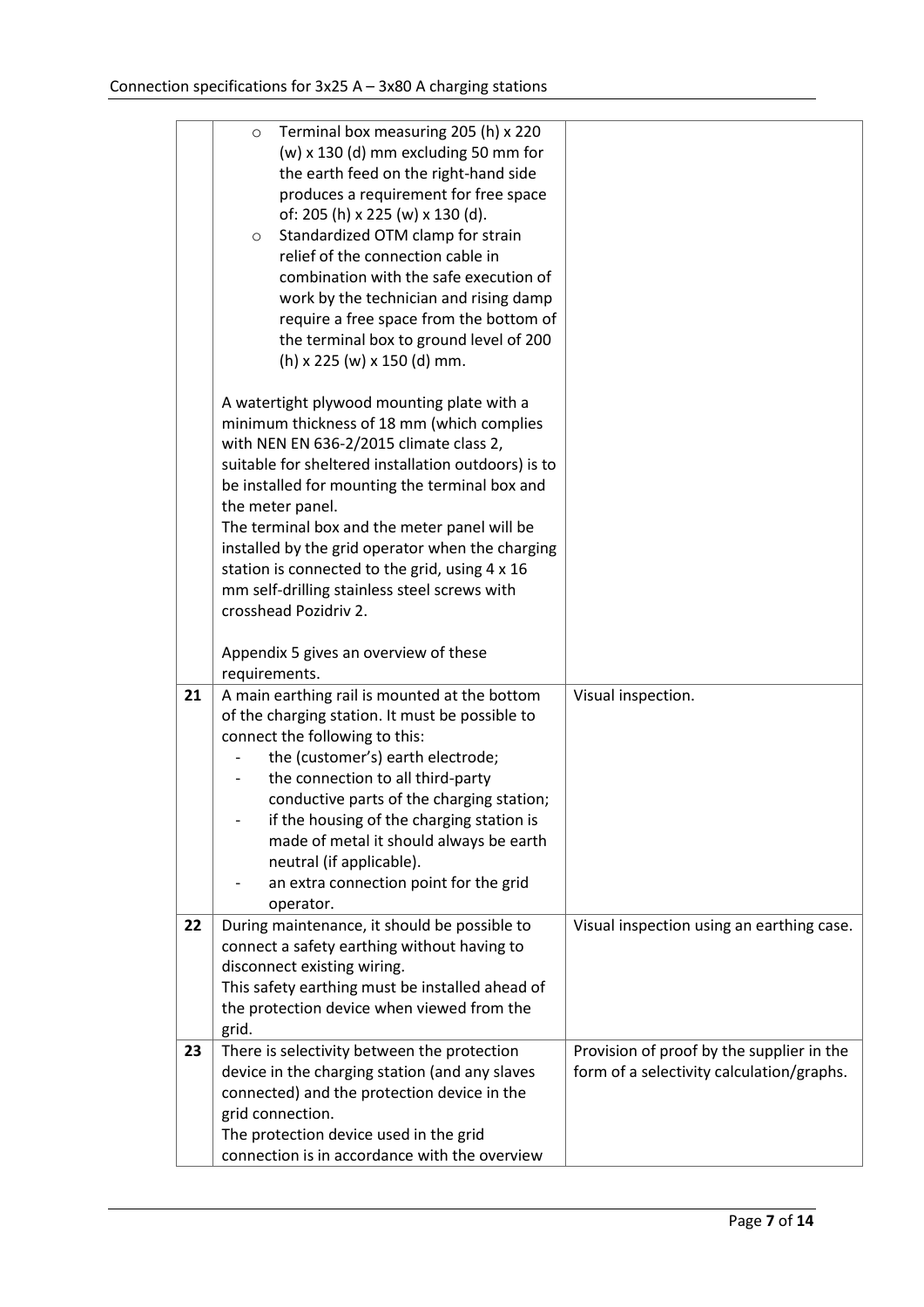|    | of protection devices used by each grid                     |                    |
|----|-------------------------------------------------------------|--------------------|
|    | operator (see Appendix 1).                                  |                    |
| 24 | The manufacturer of the charging station shall              | Visual inspection. |
|    | ensure that sufficient length of wiring is present          |                    |
|    | for connecting the grid operator's smart meter.             |                    |
|    | This flexible wiring, fitted with 18 mm                     |                    |
|    | conductor end sleeves, is connected to the                  |                    |
|    | customer's installation. Besides, the wiring is             |                    |
|    | heat resistant up to 90 Celsius (pD90). The                 |                    |
|    | outgoing wiring is 16 mm <sup>2</sup> for connections up to |                    |
|    | 3x80 A and 25 mm <sup>2</sup> for a 3x80 A connection.      |                    |
|    | The diameter of the neutral conductor should                |                    |
|    | be at least equal to the diameter of the phase              |                    |
|    | conductors.                                                 |                    |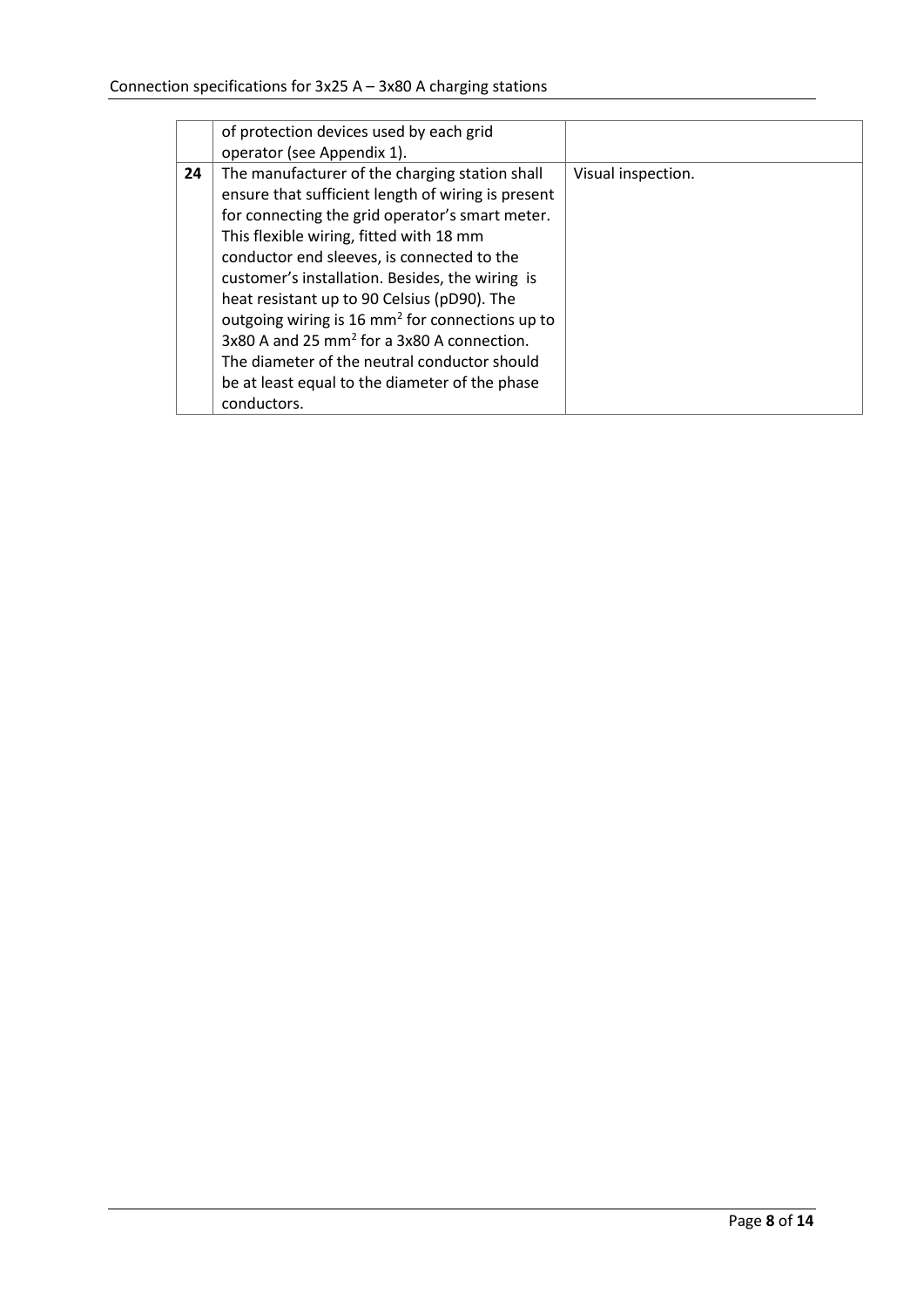### <span id="page-8-0"></span>9. Requirements relating to the use of a smart meter

The grid operator uses a meter which can be read out remotely. The 450, 800, 900, 1800 and 2100 MHz mobile datacom solutions available in the Netherlands will be used for this purpose. Housings of charging stations form a relatively strong barrier to the wireless signal for smart meters. The (radio) damping of this signal at the location where the meter will be installed is often between 15 and 30 dB and will depend on the type of station and the frequency.

Requirements must be set for a charging station in order to guarantee the reception of the smart meter signals. The radio damping of the charging station must be sufficiently low: The manufacturer has to take measures so that the radio damping of the charging station is reduced. Possible suitable measures have been investigated by the grid operators and may be requested.

| #  | <b>Description</b>                              | <b>Inspection assessment</b>            |
|----|-------------------------------------------------|-----------------------------------------|
| 25 | The kWh meter supplied by the grid operator     | Visual inspection + trial installation. |
|    | should be installed and replaced in accordance  |                                         |
|    | with the applicable assembly instructions.      |                                         |
| 26 | There is 20 mm of free space on the top of the  | Physical measurement or visual          |
|    | kWh meter. There is 50 mm of free space on      | inspection based on dimensional         |
|    | the bottom from the terminal strip (under the   | drawing.                                |
|    | terminal cover).                                |                                         |
|    | It must be possible for the calibration of the  |                                         |
|    | kWh meter to be carried out safely. The         |                                         |
|    | connection wires must not obstruct the          |                                         |
|    | measuring terminals and wires in order to       |                                         |
|    | ensure that the risk of shorting between the    |                                         |
|    | housing and test pin is ruled out.              |                                         |
| 27 | The damping of the station is lower than 8 dB   | Research report (carried out according  |
|    | for all current frequencies, namely the current | to the applicable test protocol) which  |
|    | 450, 800, 900, 1800 and 2100 MHz frequencies.   | shows that the radio damping at the     |
|    |                                                 | mounting position of the smart meter is |
|    |                                                 | lower than 8 dB for all current         |
|    |                                                 | frequencies. ElaadNL has the right to   |
|    |                                                 | verify the report on behalf of the grid |
|    |                                                 | operators.                              |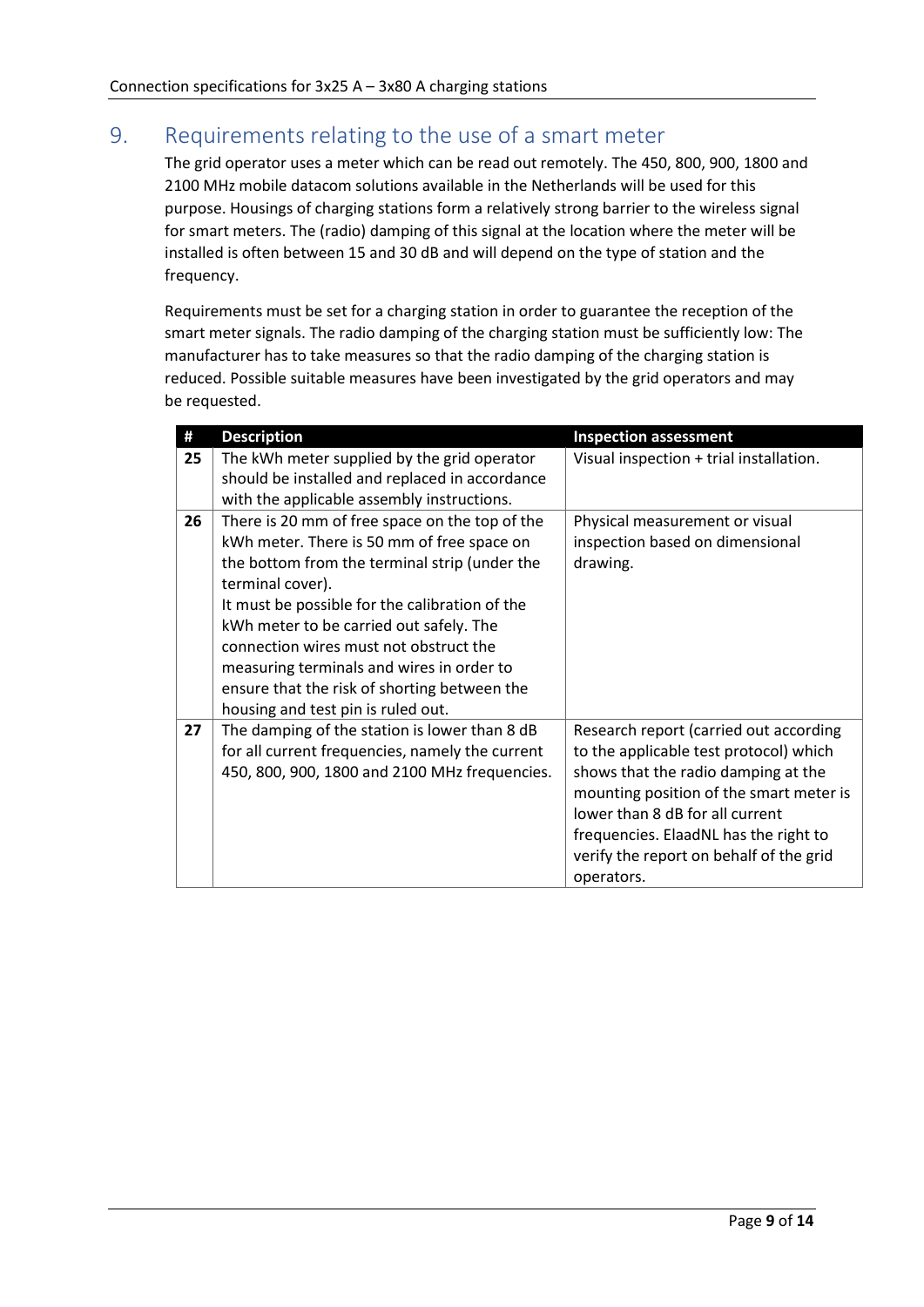# <span id="page-9-0"></span>10. Requirements relating to access

| #  | <b>Description</b>                               | <b>Inspection assessment</b>                |
|----|--------------------------------------------------|---------------------------------------------|
| 28 | The access hatch/door of the charging station is | Visual inspection.                          |
|    | fitted with a lever for the installation of two  |                                             |
|    | cylinders.                                       |                                             |
|    | The cylinder of the CPO/maintenance<br>1.        |                                             |
|    | party for the charging station is to be          |                                             |
|    | fitted in the factory by the manufacturer.       |                                             |
|    | The grid operator's cylinder,<br>2.              |                                             |
|    | installed by the grid operator when the          |                                             |
|    | charging station is connected. The               |                                             |
|    | manufacturer is to provide an opening in         |                                             |
|    | which the grid operator can install the grid     |                                             |
|    | operator's cylinder (S2 half euro profile        |                                             |
|    | cylinder). It should be possible for the grid    |                                             |
|    | operator to open the door for the purpose        |                                             |
|    | of realising the connection of the charging      |                                             |
|    | station and installing the grid operator's       |                                             |
|    | cylinder, initially using an installation        |                                             |
|    | key/pass key, without the intervention of        |                                             |
|    | third parties.                                   |                                             |
|    | For safety concerns, it must not be              |                                             |
|    | possible to put an object inside the             |                                             |
|    | charging station directly via the opening        |                                             |
|    | for the cylinder. Therefore a barrier is to      |                                             |
|    | be provided in front of (on the outside          |                                             |
|    | of)/behind (on the inside of) the cylinder       |                                             |
|    | opening. The installation manual should          |                                             |
|    | clearly describe how the grid operator can       |                                             |
|    | open the charging station, initially using       |                                             |
|    | an installation key/pass key, and how the        |                                             |
|    | cylinder can be fitted, without the              |                                             |
|    | intervention of third parties.                   |                                             |
| 29 | The telephone number for failure reporting of    | Markings which are applied by means of      |
|    | the CPO/customer/owner of the connection is      | moulding, pressing, engraving or a          |
|    | clearly and durably displayed on the charging    | comparable method, including plastic        |
|    | station so that unsafe situations can be         | laminated labels: visual inspection. In all |
|    | reported and it is possible to communicate with  | other cases: visual inspection and check    |
|    | the grid operator via the CPO.                   | on the durability of printing by rubbing    |
|    |                                                  | a rag soaked in water over the marking      |
|    |                                                  | for 15 s followed by a rag soaked in        |
|    |                                                  | petroleum ether for another 15 s. After     |
|    |                                                  | the test, the marking must be easily        |
|    |                                                  | legible to the naked eye.                   |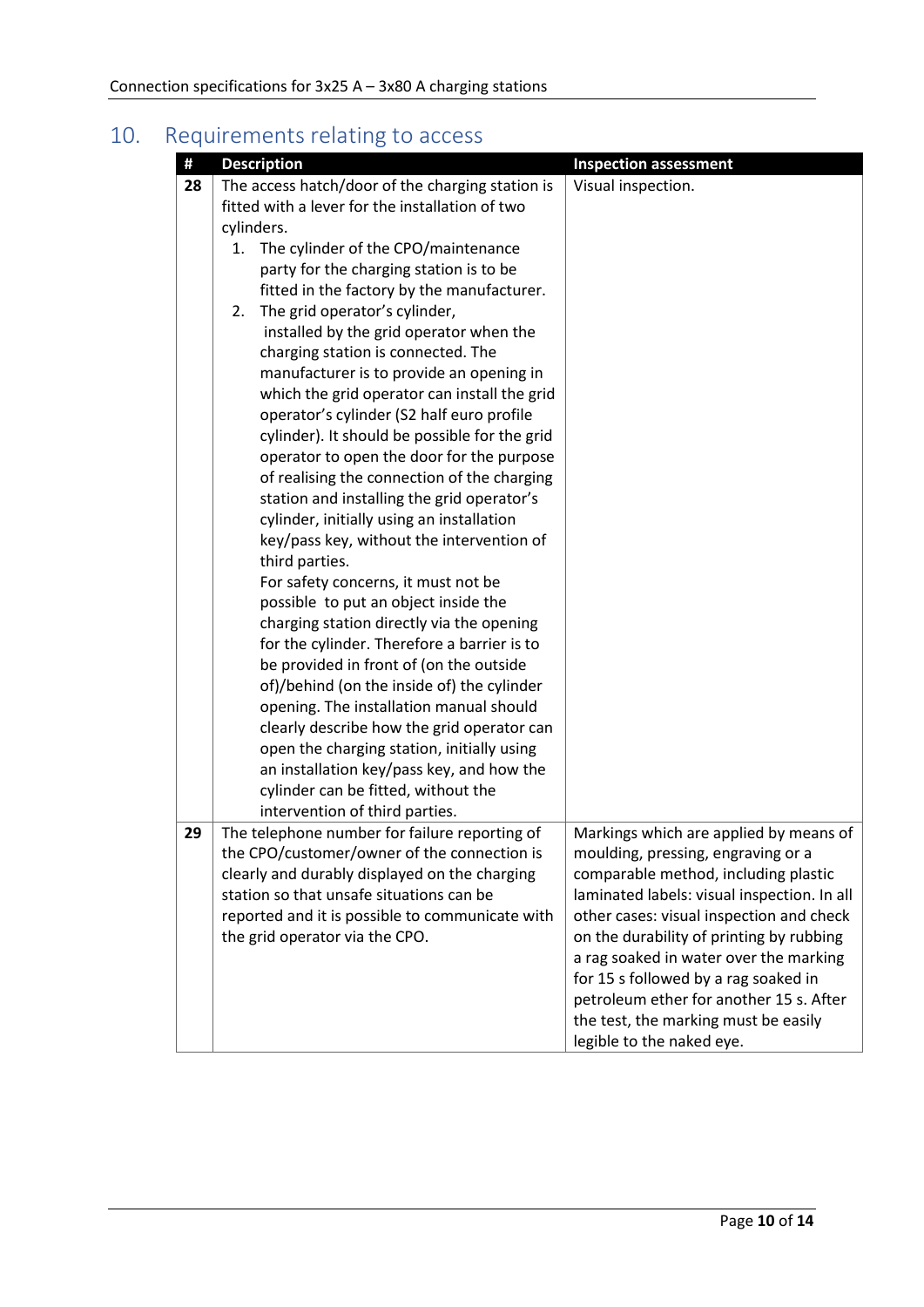# <span id="page-10-0"></span>11. Optional requirements for the master-slave construction

| #  | <b>Description</b>                                  | <b>Inspection assessment</b>      |
|----|-----------------------------------------------------|-----------------------------------|
| 30 | There is sufficient space available in the          | Visual inspection.                |
|    | charging stations to install outgoing cable(s)      |                                   |
|    | safely. The outgoing cable(s) must not affect the   |                                   |
|    | safety, operation or accessibility of the grid      |                                   |
|    | operator's components.                              |                                   |
| 31 | The outgoing cable(s) must not be routed via        | Visual inspection.                |
|    | the cable glands and cable pipes of the grid        |                                   |
|    | operator's connection cable and earthing cable.     |                                   |
| 32 | The outgoing cable(s) to the slaves must be         | Visual inspection.                |
|    | connected to a separate circuit in the              |                                   |
|    | customer's section; looping through directly        |                                   |
|    | from the grid connection is not permitted.          |                                   |
|    | For selectivity, see requirement 23.                |                                   |
| 33 | Just like the feeder cable for the charging         | This is an advise and will not be |
|    | station, the outgoing cable(s) should be            | inspected.                        |
|    | provided with its own strain reliefs of at least    |                                   |
|    | 400 N.                                              |                                   |
| 34 | It must be possible to visually distinguish the     | Visual inspection.                |
|    | outgoing cable(s) and cable pipe of the master      |                                   |
|    | charging station from the grid operator's cable     |                                   |
|    | based on pipe colour, printing or labels on the     |                                   |
|    | cable pipe.                                         |                                   |
| 35 | If a different object is used as a distributor such | $N/a$ .                           |
|    | as a distribution box. In that case, you should     |                                   |
|    | consult the relevant grid operator to find out      |                                   |
|    | the grid operator's requirements which have         |                                   |
|    | been set for that object. The layout of this        |                                   |
|    | charging station is to be submitted to the          |                                   |
|    | relevant grid operator for approval.                |                                   |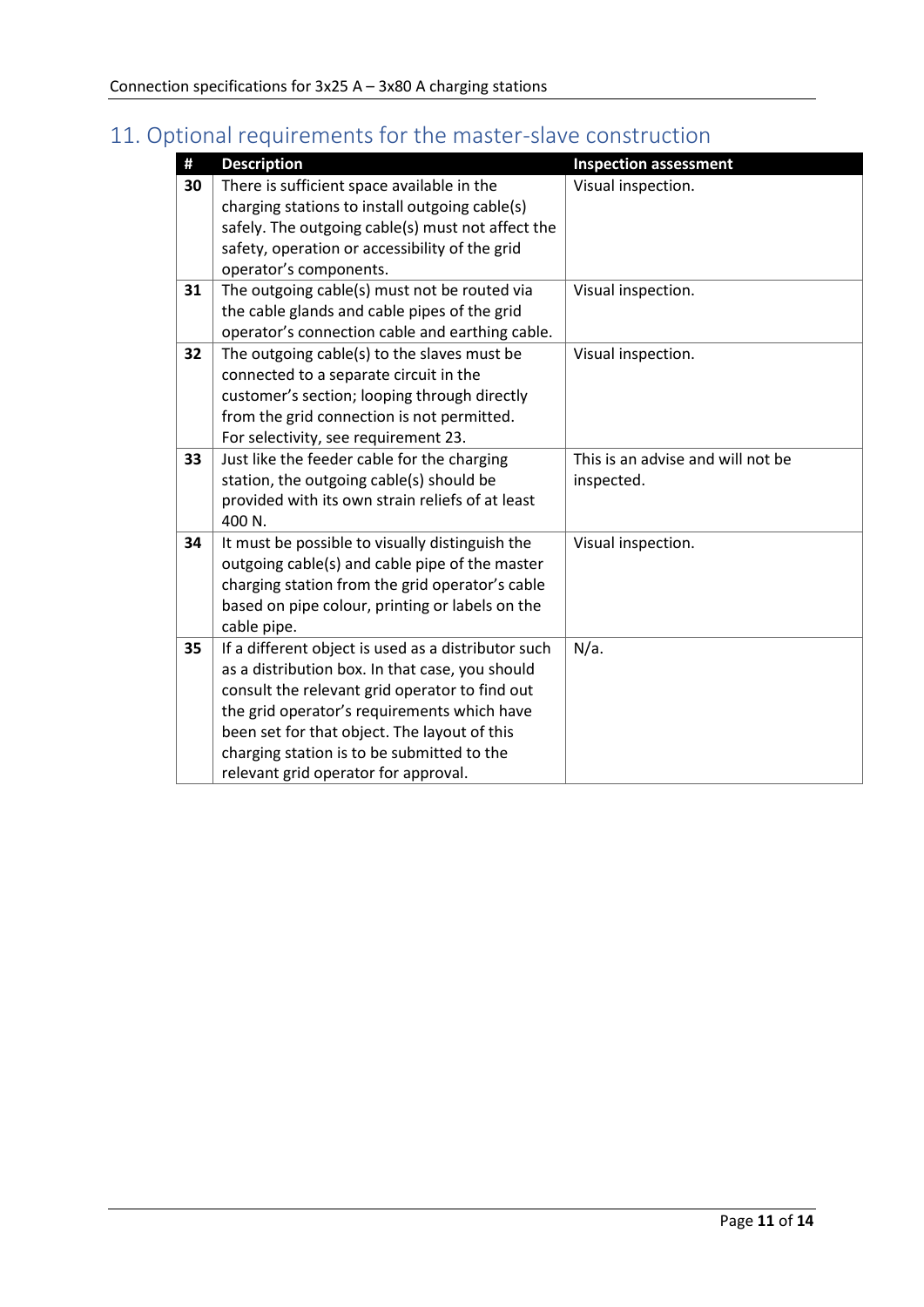## <span id="page-11-0"></span>Appendix 1. Overview of protection devices used by each grid operator

|          | <b>Protection devices charging stations</b>    |              | <b>Grid operator</b>      |        |              |        |                  |       |              |
|----------|------------------------------------------------|--------------|---------------------------|--------|--------------|--------|------------------|-------|--------------|
|          |                                                |              | Cote                      | Enduri | Enexi        | Liande | Rend             | Stedi | Westlan      |
| Capacity | Protection device grid operator Characteristic |              | q                         | s      | S            |        | $\circ$          | n     | d Infra      |
|          | Miniature circuit breaker<br>25A               | C            | X                         | x      |              | x      | X                | x     | $\mathsf{x}$ |
| 3 x 25A  | Cartridge fuse 10,3 x 38 mm                    | gG           |                           |        | $\mathsf{x}$ |        |                  |       |              |
|          | Centered tag fuse NH000                        | gG           |                           |        |              |        |                  |       |              |
| 3 x 35A  | Miniature circuit breaker<br>40A               | C            | $\boldsymbol{\mathsf{x}}$ | x      | $\mathsf{x}$ | x      | X                | X     |              |
|          | Centered tag fuse NH000                        | gG           |                           |        |              |        |                  |       |              |
|          | Miniature circuit breaker<br>50A               | B            | X                         | X      | $\mathsf{x}$ | x      |                  | x     | $\mathsf{x}$ |
| 3 x 50A  | Centered tag fuse NH000                        | gG           |                           |        |              |        | X                | x     |              |
|          | Miniature circuit breaker<br>63A               | B            |                           |        | X            |        |                  | x     |              |
| 3 x 63A  | Miniature circuit breaker<br>63A               | C            | $\boldsymbol{x}$          | X      |              | x      |                  |       | X            |
|          | Centered tag fuse NH000                        | gG           |                           |        |              |        | X                | x     |              |
|          | Miniature circuit breaker<br>80A               | B            |                           |        | $\mathsf{x}$ |        |                  | x     |              |
| 3 x 80A  | Miniature circuit breaker<br>80A               | $\mathsf{C}$ |                           | x      |              | x      |                  |       | X            |
|          | Centered tag fuse NH000                        | gG           | $\boldsymbol{x}$          |        |              |        | $\boldsymbol{x}$ | x     |              |

## <span id="page-11-1"></span>Appendix 2. Overview of smart meters used by each grid operator

| Information overview smart meters      |                      |                      |                      | <b>Grid operator</b> |                |                  |                |                  |               |                          |
|----------------------------------------|----------------------|----------------------|----------------------|----------------------|----------------|------------------|----------------|------------------|---------------|--------------------------|
| (E)SMR5 3-fase smart<br>meters         | <b>Hight</b><br>(mm) | <b>Width</b><br>(mm) | <b>Depth</b><br>(mm) | Coteq                | <b>Enduris</b> | <b>Enexis</b>    | <b>Liander</b> | Rendo            | <b>Stedin</b> | Westland<br><b>Infra</b> |
| Landis+Gyr E350 SMR<br><b>5.0 GPRS</b> | 260                  | 176                  | 84                   |                      | X              |                  | X              |                  | x             | $\mathbf{x}$             |
| Landis+Gyr E350 SMR<br>5.0 CDMA        | 260                  | 189                  | 84                   |                      |                |                  | X              |                  | x             | $\boldsymbol{x}$         |
| Landis+Gyr E360 SME<br>5.0             | 252                  | 172                  | 75                   |                      | X              |                  | X              |                  | X             | $\boldsymbol{x}$         |
| <b>Iskraemeco SMR 5.0</b>              | 244                  | 177                  | 78                   |                      | x (GPRS)       |                  | x              |                  | x             | $\mathbf{x}$             |
| ZIV ESMR 5.0 LTE                       | 250                  | 165                  | 71                   | X                    |                | $\boldsymbol{x}$ |                | X                |               |                          |
| Sagemcom T210 ESMR<br><b>5.0 LTE</b>   | 303                  | 170                  | 85                   | X                    |                | $\boldsymbol{x}$ |                | $\boldsymbol{x}$ |               |                          |
| Sagemcom T211 ESMR<br>5.0 LTE CatM     | 296                  | 180                  | 84                   | $\mathbf{x}$         |                | $\boldsymbol{x}$ |                | X                |               |                          |
| SSMR5.0 Kaifa                          | 234                  | 170                  | 76                   |                      |                |                  |                |                  |               |                          |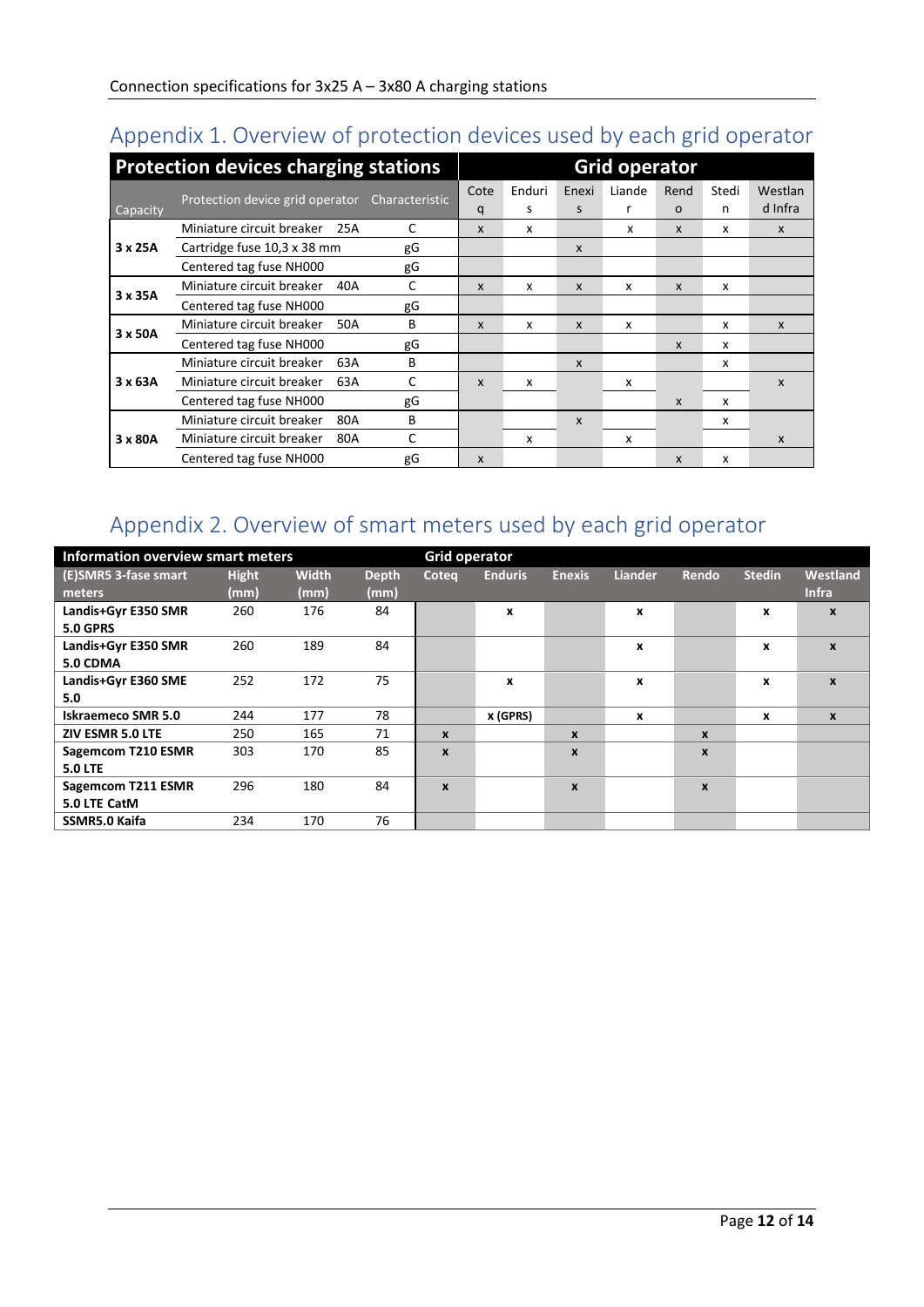<span id="page-12-0"></span>Appendix 3. Requirement 14: application round (red) impact resistant cable pipe diameter